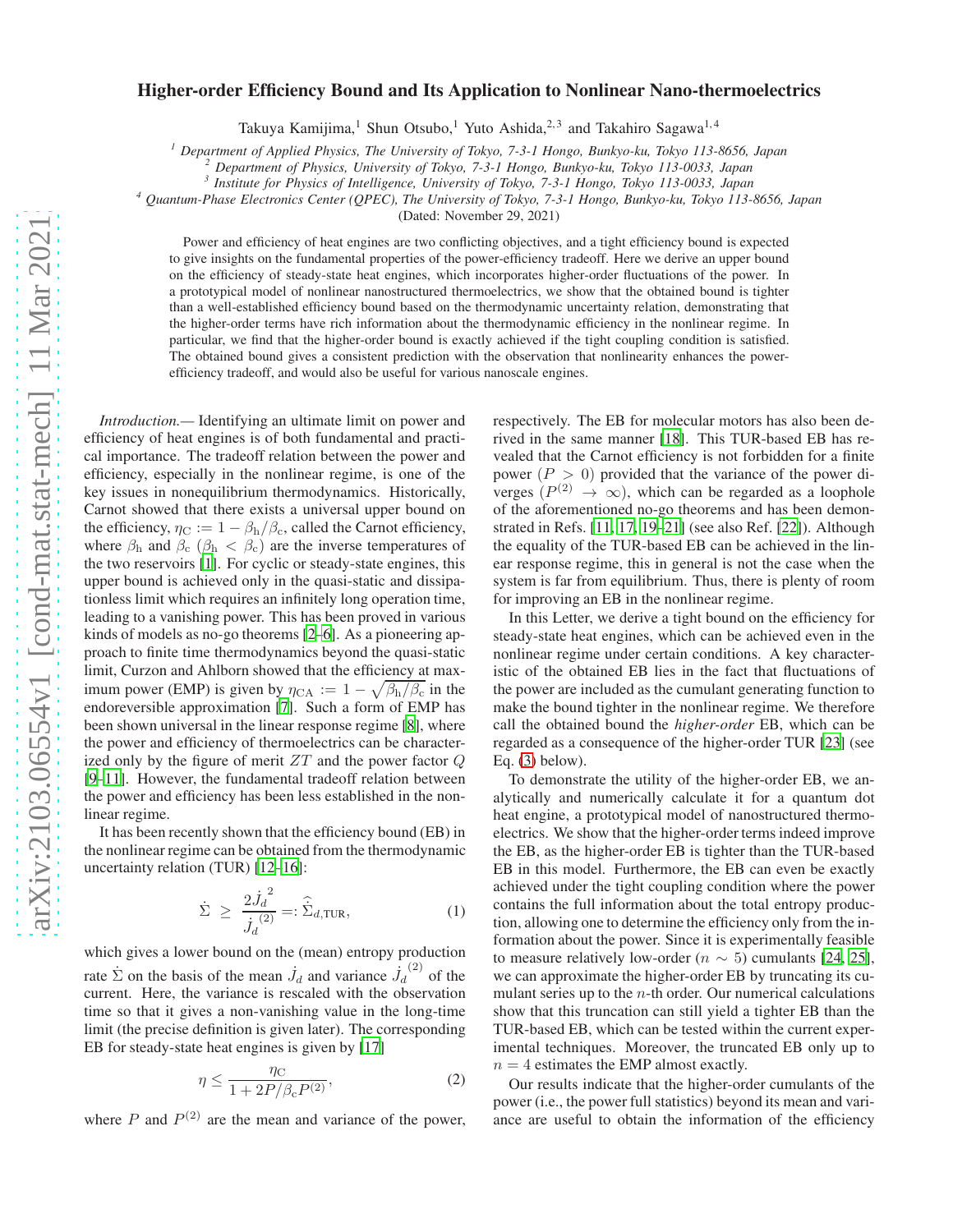

<span id="page-1-2"></span>FIG. 1: Sketch of the two-level quantum dot: The dot has two energy levels and electrons are flowing from or dissipating into the hot and cold reservoirs. In the sequential tunneling regime and under the wide band approximation, the transition rate is determined by the same coupling strength and the Fermi-Dirac distribution of the level at each reservoir, reflecting upon the occupancy of electrons. In the usual experimental setup, the chemical potentials (equivalently the voltages) are varied while fixing the temperatures. A load to the reservoirs has to be attached to extract the electrical power. For simplicity, we assume the left-right symmetry of the coupling, that is, the coupling strength is identical for both the reservoirs. The capacitance is not installed between the levels, and we assume that there is no interaction between them.

in the nonlinear regime. Specifically, the higher-order EB would be applicable to estimation of the efficiency by using higher-order information of obtained data. We also see that the higher-order EB is consistent with the observation that nonlinarity enhances the power-efficiency tradeoff [\[26](#page-4-17), [27](#page-4-18)].

*Higher-order efficiency bound.—* We consider a twoterminal thermoelectric setup where the system is coupled to two reservoirs. The inverse temperatures and chemical potentials of the two reservoirs are denoted by  $\beta_{h(c)}$  ( $\beta_h < \beta_c$ ) and  $\mu_{h(c)}$ , respectively. The Boltzmann constant is set to be unity. The chemical potential bias  $\Delta \mu = \mu_c - \mu_h > 0$  is applied so that the system operates as a heat engine producing the work output by using the temperature bias. Generally, the system in the steady state satisfies the following relation that is known as the higher-order TUR [\[23](#page-4-14)]:

<span id="page-1-0"></span>
$$
\dot{\Sigma} \ge \sup_{\chi} \left[ \chi \dot{J}_d - \lambda_d (-\chi) \right] =: \hat{\dot{\Sigma}}_d,\tag{3}
$$

where  $\dot{\Sigma}$  is the mean entropy production rate of the thermoelectrics, and  $\dot{J}_d$  is a mean generalized current flowing into the system, which is defined by a coefficient  $d_{ij}$  specifying the change of an observable in the state transition from  $j$ to *i*.  $\lambda_d(\chi)$  is the scaled cumulant generating function [\[28\]](#page-4-19) and its derivatives yield the cumulants of the current, that is,  $\dot{J}_d$  $\binom{n}{k} = \frac{\partial^n \lambda_d(\chi)}{\partial \chi^n}|_{\chi=0}$   $(n = 1, 2, \cdots)$ . Inequality [\(3\)](#page-1-0) is not exactly the same one derived in Ref. [\[23\]](#page-4-14), but it is readily obtained in the long-time limit of their result. The equality of the bound [\(3\)](#page-1-0) is always achievable provided that one can choose d arbitrarily. On the contrary, it is not always possible to achieve the equality for a given  $d$ . We leave the derivation of the higher-order TUR in Sec. A of Supplemental Material, which is mainly based on the Donsker-Varadhan representation [\[29](#page-4-20), [30](#page-4-21)] of the entropy production.



<span id="page-1-3"></span>FIG. 2: Numerical results on the two-level quantum dot: The estimation of the entropy production rate is plotted according to the TUR (Eq. [\(1\)](#page-0-0)) and the higher-order TUR (Eq. [\(3\)](#page-1-0)) with  $\dot{J}_d = \beta_c P$ for the degenerate case  $(x<sub>h</sub> = 2.0)$  and the nondegenerate case  $(x_{0u}^{\text{h}} = x_{d2}^{\text{h}} = 2.0, x_{0d}^{\text{h}} = x_{u2}^{\text{h}} = 2.2)$ . The true value,  $\dot{\Sigma}$ , is obtained by setting  $d_{ij} = x_{ij}$ . In this example, the calculation is shown outside the heat engine mode ( $F_{\text{M,stop}} \leq F_{\text{M}} \leq 0$ ) for illustration.  $F_{\rm H} = 4.0$ .  $F_{M,\rm stop} = -8.0$  for the degenerate case.

Using Eq. [\(3\)](#page-1-0), we derive the EB of the thermoelectrics including the higher-order cumulants of the power  $P$ . To this end, we adopt the coefficients such that  $d_{ij}$  equals  $\beta_c\Delta\mu(N_i-\mu)$  $N_j$ ) if the hot reservoir drives the transition  $j \rightarrow i$  and  $d_{ij}$  is zero otherwise, leading to  $\dot{J}_d = \beta_c P$ .  $N_i$  is the number of particles lying in the system for the state  $i$ . Then, the higher-order EB is obtained as

<span id="page-1-1"></span>
$$
\eta = \frac{\eta_{\rm C}}{\beta_{\rm c}^{-1} P^{-1} \dot{\Sigma} + 1}
$$
  
 
$$
\leq \frac{\eta_{\rm C}}{\beta_{\rm c}^{-1} P^{-1} \sup_{\chi} (\chi \beta_{\rm c} P - \lambda(-\chi)) + 1}, \qquad (4)
$$

where  $\lambda$  is the scaled cumulant generating function of  $\beta_c P$ .

If we truncate the cumulant series of  $\lambda$  at the second term and maximize it in terms of  $\chi$ , we recover the TUR-based EB with  $\chi = 2P/\beta_c P^{(2)}$ . This truncation is justified for the case where the current has the Gaussian distribution or the system is in the linear response regime [\[23](#page-4-14)]. Similarly, we can truncate the series at the *n*-th order term ( $n \geq 2$ ) to approximate the higher-order EB, but it might not be necessarily true that this approximation yields an upper bound of  $\eta$  or that the truncated bound gets tighter as including higher-order terms. We discuss this point in Sec. C of Supplemental Material. To establish the rigorous relationship between the higher-order EB and the truncated EBs (including the TUR-based EB) is left as a future issue.

*Application to quantum dot heat engines.—* We demonstrate the higher-order EB (Eq. [\(4\)](#page-1-1)) in a quantum dot heat engine. The dot has two energy levels split by the magnetic field (see Fig[.1\)](#page-1-2). We adopt the sequential tunneling approximation so that the transition rate is obtained by the Fermi golden rule [\[10](#page-4-22), [27](#page-4-18)]. For the sake of simplicity, we further assume that the coupling strength to the reservoirs is iden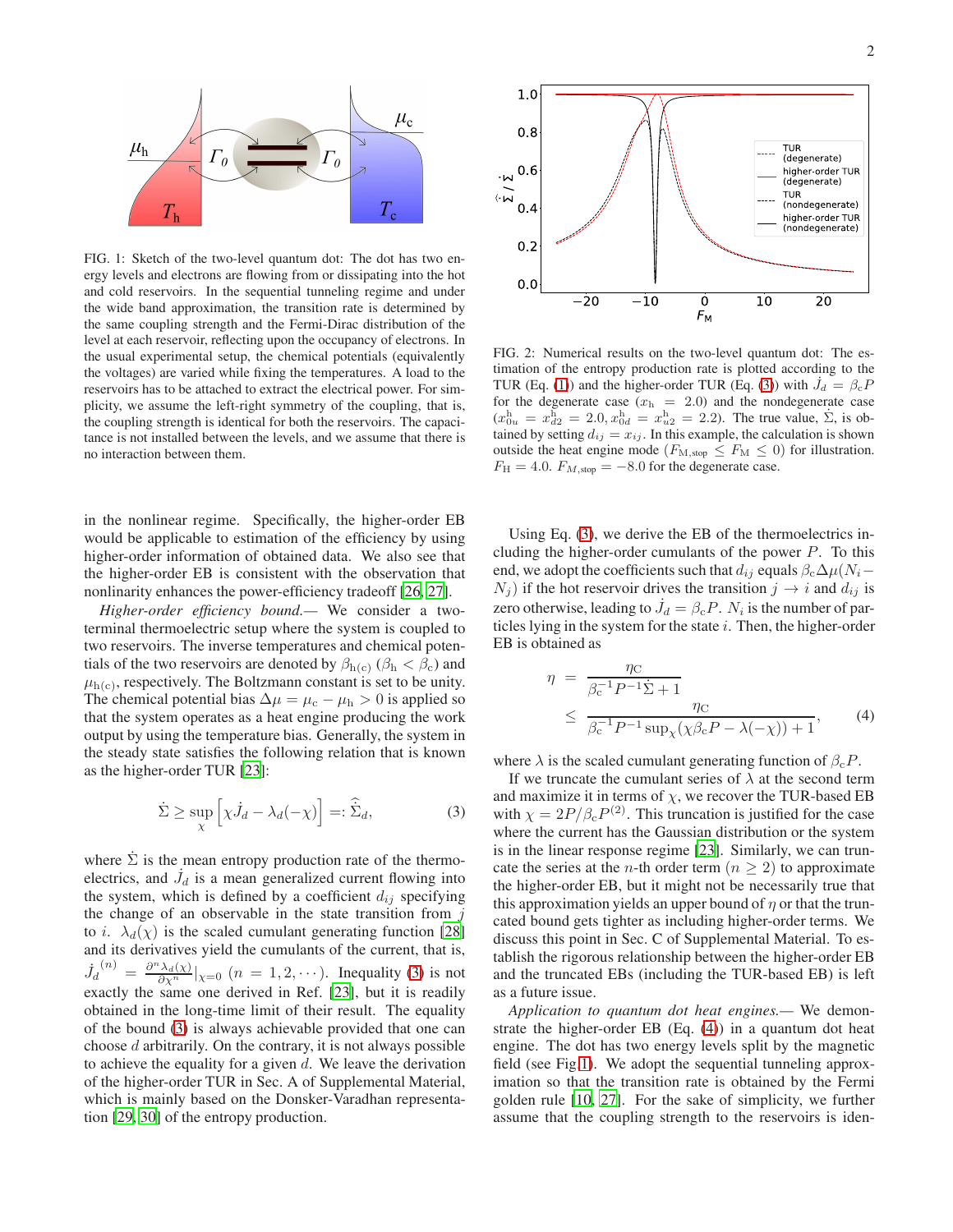tical  $\Gamma_0$  (i.e., wide-band approximation), and there is no interaction between the levels. This strength is small enough to verify the sequential tunneling approximation. The system lies in one of the four distinct states: empty (0), one of the levels occupied (u and d), and fully occupied (2). The corresponding probability  $p(t) = [p_0(t) \ p_u(t) \ p_d(t) \ p_2(t)]^T$ obeys the rate equation,  $\frac{d}{dt}p = Wp$ , with the transition rate  $W_{ij} = W_{ij}^{\text{h}} + W_{ij}^{\text{c}}$ . Each nondiagonal element is written as  $W_{ij}^{\text{h(c)}} := \Gamma_0 f(x_{ij}^{\text{h(c)}})$   $(i \neq j)$  with  $f(x) := 1/(1 + e^{-x}),$ where  $x_{ij}^{\text{h(c)}} := \beta_{\text{h(c)}}\{(\epsilon_j - \epsilon_i) - \mu_{\text{h(c)}}(N_j - N_i)\}\)$  is the entropy produced in the hot (cold) reservoir as the state changes from j to i.  $\epsilon_i$  is the energy of the system in the state i. Then, these rates satisfy the local detailed balance condition,  $\ln(W_{ij}^{h(c)}/W_{ji}^{h(c)}) = x_{ij}^{h(c)}$   $(i \neq j)$ . The diagonal elements are determined to satisfy  $\sum_i W_{ij} = 0$ .

The entropy production in the thermoelectric can be written as the bilinear form of the currents [\[9,](#page-4-5) [31\]](#page-4-23):

<span id="page-2-0"></span>
$$
\dot{\Sigma} = F_{\rm M} I_{\rm M}^{\rm h} + F_{\rm H} I_{\rm H}^{\rm h},\tag{5}
$$

where  $I_{\text{M}}^{\text{h}} := \sum_{i,j} (N_i - N_j) W_{ij}^{\text{h}} p_j^{\text{ss}}$  and  $I_{\text{H}}^{\text{h}} := \sum_{i,j} (-x_{ij}^{\text{h}}) W_{ij}^{\text{h}} p_j^{\text{ss}}$  with the stationary distribution  $p^{\text{ss}}$  are the particle current and the (normalized) heat current from the hot reservoir, respectively, and  $F_M := -\beta_c \Delta \mu (< 0)$  and  $F_{\rm H}$  :=  $\beta_{\rm h}^{-1}(\beta_{\rm c} - \beta_{\rm h})(>0)$  are the corresponding conjugate thermodynamic forces. The power and efficiency of the thermoelectric are defined as  $P = \Delta \mu I_{\text{M}}^{\text{h}}$  and  $\eta = \beta_{\text{h}} P / I_{\text{H}}^{\text{h}}$ , respectively. Using these definitions,  $x_{ij}^c$  can be written as  $x_{ij}^{\rm c} = x_{ij}^{\rm h}(1 + F_{\rm H}) + (N_j - N_i)F_{\rm M}.$ 

When the energy levels are degenerate  $(x_{0u}^{\text{h(c)}} = x_{0d}^{\text{h(c)}} =$  $x_{u2}^{\text{h(c)}} = x_{d2}^{\text{h(c)}} =: x_{\text{h(c)}}$ , the tight coupling condition is satisfied, i.e., the particle current and the heat current are proportional to each other  $(I_H^{\text{h}} = x_h I_M^{\text{h}})$  [\[10\]](#page-4-22), and Eq. [\(5\)](#page-2-0) reduces to  $\dot{\Sigma} = F I_M^{\text{h}} \propto P$  with the effective thermodynamic force  $F = F_{\text{M}} + x_{\text{h}}F_{\text{H}}(> 0)$ . Here, the particle current (or the power) has the full information about the entropy production in a way that all cumulants of it can be obtained from the counterpart of the particle current. The nonlinearity of the system is characterized by F rather than  $\eta_C$ , and  $F = 0$  corresponds to the stopping force where the power output vanishes. When the levels are nondegenerate and the tight coupling condition is violated, this simple description is no longer valid and the entropy production rate does not vanish in general for the stopping force. Since the number of transported particles cannot determine how much each channel (up or down) is used, the particle current cannot fully capture the entropy production.

According to the counting statistics [\[28](#page-4-19)], the scaled cumulant generating function  $\lambda(\chi)$  of Eq. [\(4\)](#page-1-1) agrees with the principal eigenvalue of the tilted transition matrix,  $W_{ij}(\chi) =$  $W_{ij}^{\text{h}} e^{\chi\beta_c\Delta\mu(N_i-N_j)} + W_{ij}^{\text{c}}$ . First, in the tight coupling case,

$$
\lambda(\chi) = 2\Gamma_0 \left( -1 + \sqrt{1 - f_h^+ f_c^-(1 - e^{\chi\beta_c\Delta\mu}) - f_h^- f_c^+(1 - e^{-\chi\beta_c\Delta\mu})} \right) (6)
$$

with  $f_{h(c)}^{\pm} = f(\mp x_{h(c)})$ . The mean and variance of the power

are obtained from the derivatives of  $\lambda$ :

$$
P = \Gamma_0 \Delta \mu (f_h^+ - f_c^+),
$$
\n
$$
P^{(2)} = \Gamma_0 (\Delta \mu)^2 \left\{ (f_h^+ f_c^- + f_h^- f_c^+) - \frac{1}{2} (f_h^+ - f_c^+)^2 \right\}.
$$
\n(8)

Since  $f_h^+ f_c^- = \Lambda(F) e^{F/2}$  and  $f_h^- f_c^+ = \Lambda(F) e^{-F/2}$  with  $\Lambda(F) = 1/(4 \cosh(x_h/2) \cosh(x_c/2))$ , the TUR-based EB is written as

$$
\eta \le \frac{\eta_C}{\beta_c^{-1} P^{-1} \hat{\Sigma}_{\text{TUR}} + 1} \tag{9}
$$

with

$$
\hat{\Sigma}_{\text{TUR}} := \frac{2P^2}{P^{(2)}} = \Gamma_0 \frac{4\Lambda \sinh(F/2) \tanh(F/2)}{1 - \Lambda \sinh(F/2) \tanh(F/2)}.
$$
 (10)

On the other hand, the maximum of  $\chi \beta_c P - \lambda(-\chi)$  is obtained by substituting  $\chi \beta_c \Delta \mu = F$ , and the higher-order EB is given by

$$
\eta \le \frac{\eta_C}{\beta_c^{-1} P^{-1} \hat{\Sigma} + 1} \tag{11}
$$

with

$$
\widehat{\dot{\Sigma}} = 2\Gamma_0 \Lambda F \sinh(F/2) = F I_M^{\text{h}} = \dot{\Sigma}.
$$
 (12)

Thus, the equality of Eq. [\(4\)](#page-1-1) is achieved in this case. Up to this point, we have not relied on the heat current to calculate the efficiency.

The standard TUR (Eq. [\(1\)](#page-0-0)) and the higher-order TUR (Eq. [\(3\)](#page-1-0)) with  $\dot{J}_d = \beta_c \dot{P}$  in the quantum dot heat engine are plotted in Fig. [2.](#page-1-3) When the tight coupling condition is satisfied (the degenerate case), the TUR estimation is relatively tight near the stopping force  $F_{M,\text{stop}}$  (linear response regime) and the deviation gets larger as the nonlinearity increases, while the higher-order TUR gives the exact estimation for any thermodynamic forces as mentioned above. On the other hand, when this condition is violated (the nondegenerate case), the estimation of the higher-order TUR is no longer exact and its accuracy rapidly drops near the stopping force. This can be understood as follows. The maximum condition,  $\chi \beta_c \Delta \mu = F$ , implies that the counting field  $\chi$  plays a role as modifying d to account for the correct entropy production. When the tight coupling condition is violated, in general the entropy production does not vanish for the stopping force (see Eq. [\(5\)](#page-2-0)) and  $\chi$  cannot recover the entropy production from the vanishing power.

The EBs of the quantum dot are plotted in Fig. [3.](#page-3-0) These are obtained by truncating the cumulant series of Eq. [\(4\)](#page-1-1) at the *n*-th order term and maximizing it in terms of  $\chi$ . To be accurate, we have to find the local maximum if exists, rather than the global one because of the truncation (see Sec. C of Supplemental Material). This optimization is always successful for  $n = 2$  and  $n = 4$ , but not for  $n = 3$  in this example.  $n = 2$  and  $n = \infty$  correspond to the TUR-based EB, and the higher-order EB, respectively.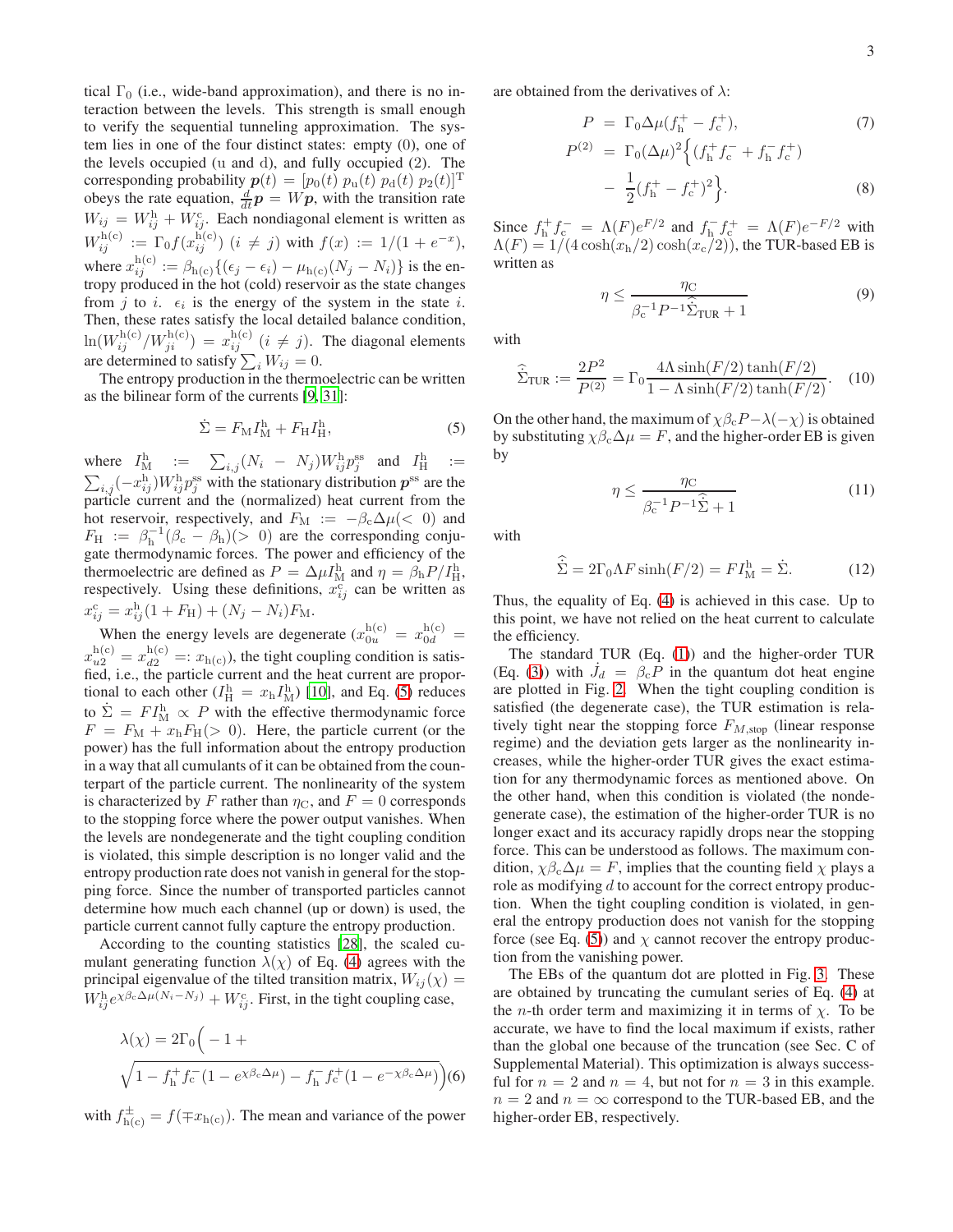

<span id="page-3-0"></span>FIG. 3: Numerical results on the two-level quantum dot: the EBs are plotted according to Eq. [\(4\)](#page-1-1). The estimation of the entropy production is obtained by truncating the cumulant series at the  $n$ -th order term and maximizing it in terms of  $\chi$ . The true value,  $\eta$ , is obtained by dividing the power by the heat current. This heat current is calculated by setting d such that  $d_{ij}$  equals  $-\beta_{\rm h}^{-1}x_{ij}^{\rm h}$  if the hot reservoir drives the transition, and equals zero otherwise. (a) The degenerate case, where  $F_{\text{H}} = 4.0$ ,  $x_{\text{h}} = 2.0$ . (b) The nondegenerate case, where  $F_H = 4.0$ ,  $x_{0u}^h = x_{d2}^h = 2.0$ ,  $x_{0d}^h = x_{u2}^h = 2.2$ .

For the degenerate case (Fig.  $3(a)$ ), both the power and efficiency increase as  $F_M(<sub>0</sub>)$  decreases from zero. After reaching the maximum power, the efficiency approaches to the Carnot efficiency, and the power vanishes as  $F<sub>M</sub>$  approaches to the stopping force. The truncated EB with  $n = 4$  is shown tighter than the TUR-based EB and the higher-order EB gives the exact efficiency.



<span id="page-3-1"></span>FIG. 4: Numerical results on the two-level quantum dot: the efficiency at maximum power and the EBs with the optimal parameters are plotted. These parameters consist of the thermodynamic force  $F_{\text{M}}$  and the entropy production in the single transition  $x_{ij}^{\text{h(c)}}$ . The levels are assumed to be degenerate in this optimization, because the two channels can be optimized simultaneously under this condition. The EMP  $\eta^*$  agrees with the one obtained in Ref. [\[27](#page-4-18)], where nonlinearity enhances the EMP.

By contrast, for the nondegenerate case (Fig. [3\(](#page-3-0)b)), the efficiency also drops as  $F_M$  decreases to the stopping force after reaching the maximum power. This comes from the nonzero entropy production near the stopping force. Since the higherorder EB cannot take this into account as explained before, there is a large deviation from the exact efficiency near the stopping force. Nonetheless, the higher-order EB estimates the efficiency with high accuracy before reaching the maximum power.

Figure [4](#page-3-1) illustrates the efficiency at maximum power (EMP)  $\eta^*$  and its EB in the quantum dot heat engine. The thermodynamic force  $F_M$  and the entropy production in the single transition  $x_{ij}^{\text{h(c)}}$  are optimized to maximize the power output. Since the two channels (up and down) can be optimized simultaneously only for the degenerate case, the tight coupling condition is satisfied in this power optimal condition. Besides, since we assume the left-right symmetry of the coupling, the EMP  $\eta^*$  asymptotically approaches to the universal form  $(1/2)\eta_C + (1/8)\eta_C^2 + \cdots$  proposed in Ref. [\[31\]](#page-4-23). This result agrees with the previous research [\[27\]](#page-4-18) where they examined the single-level quantum dot inherently satisfying the tight coupling condition. In the nonlinear regime, we see that the EMP is significantly enhanced compared with the abovementioned universal form and is even larger than the Curzon-Ahlborn efficiency, but exactly agrees with the EB prediction (Eq. [\(4\)](#page-1-1)). We also note that the truncated EB is much tighter even for  $n = 4$  than the TUR-based EB ( $n = 2$ ).

*Discussion.—* Our higher-order EB can experimentally be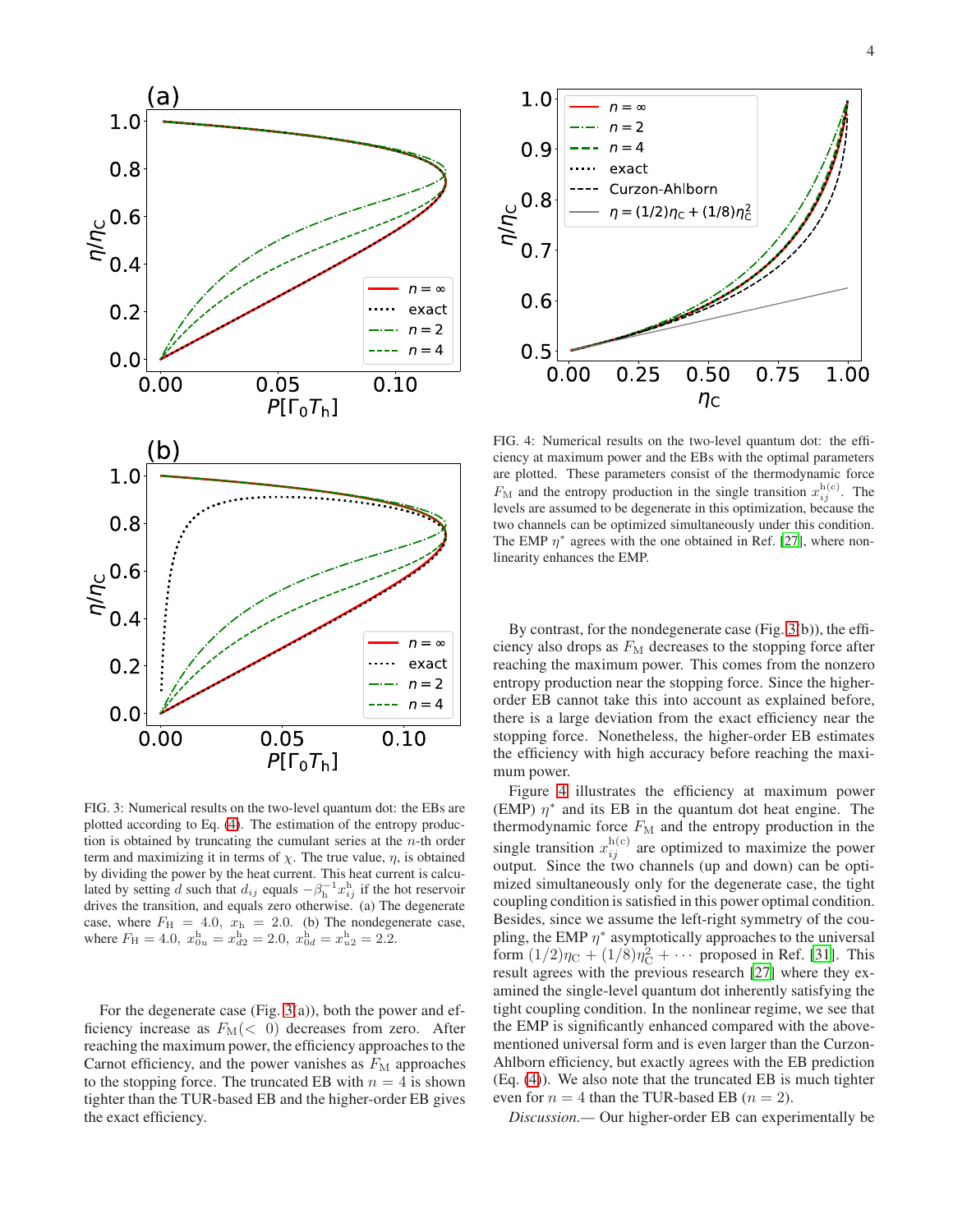tested by using a heterostructured semiconductor nanowire [\[24](#page-4-15), [32,](#page-4-24) [33\]](#page-4-25). The thermodynamic force  $F_{\rm M}$  corresponds to the electric voltage applied on the quantum dot, and this can be varied by changing the road resistance  $R_{load}$ . The power is obtained by measuring the electric current. As for the measurements of the cumulants, the TUR-based EB and the truncated EB with  $n = 4$  should experimentally be available [\[24](#page-4-15), [25\]](#page-4-16). For example, we expect that  $T_c = 1.13K, T_h =$  $1.83K, R<sub>load</sub> = 1.5M\Omega$  in Ref. [\[33\]](#page-4-25) are promising parameters to test these EBs at the power optimal condition in the nonlinear regime. We note that, in their experiment, the coupling strength is not small enough to verify the sequential tunneling approximation (and hence they have relied on the RTD theory to calculate the efficiency), and this might cause some deviation from our theory.

Meanwhile, the obtained EB would be applicable to numerical estimation of the efficiency as a higher-order refinement of the TUR-based estimation [\[17](#page-4-9), [34](#page-4-26)[–36](#page-4-27)]. Specifically, when the cumulants of the steady-state current (e.g., electric current or particle current) are experimentally measured up to the  $n$ -th order, the estimation of the efficiency can be obtained through Eqs. [\(3\)](#page-1-0) and [\(4\)](#page-1-1), by truncating the scaled cumulant generating function of Eq. [\(3\)](#page-1-0) and finding a local maximum in terms of

- <span id="page-4-0"></span>[1] H. B. Callen, *Thermodynamics and an Introduction to Thermostatistics* (American Association of Physics Teachers, 1998).
- <span id="page-4-1"></span>[2] A. E. Allahverdyan, K. V. Hovhannisyan, A. V. Melkikh, and S. G. Gevorkian, Phys. Rev. Lett. 111, 050601 (2013).
- [3] R. S. Whitney, Phys. Rev. Lett. **112**, 130601 (2014).
- [4] K. Brandner and U. Seifert, Phys. Rev. E 91, 012121 (2015).
- [5] M. Bauer, K. Brandner, and U. Seifert, Phys. Rev. E 93, 042112 (2016).
- <span id="page-4-2"></span>[6] N. Shiraishi, K. Saito, and H. Tasaki, Phys. Rev. Lett. 117, 190601 (2016).
- <span id="page-4-3"></span>[7] F. L. Curzon and B. Ahlborn, Am. J. Phys. 43, 22 (1975).
- <span id="page-4-4"></span>[8] C. van den Broeck, Phys. Rev. Lett. **95**, 190602 (2005).
- <span id="page-4-5"></span>[9] S. R. De Groot and P. Mazur, *Non-equilibrium thermodynamics; Corrected ed.*Dover books on physics (Dover, New York, NY, 1984).
- <span id="page-4-22"></span>[10] G. Benenti, G. Casati, K. Saito, and R. Whitney, Phys. Rep. 694, 1 (2017).
- <span id="page-4-6"></span>[11] Y. Ashida and T. Sagawa, Commun. Phys. 4, 45 (2021).
- <span id="page-4-7"></span>[12] A. C. Barato and U. Seifert, Phys. Rev. Lett. 114, 158101 (2015).
- <span id="page-4-32"></span>[13] T. R. Gingrich, J. M. Horowitz, N. Perunov, and J. L. England, Phys. Rev. Lett. 116, 120601 (2016).
- <span id="page-4-33"></span>[14] J. M. Horowitz and T. R. Gingrich, Phys. Rev. E 96, 020103 (2017).
- <span id="page-4-34"></span>[15] P. Pietzonka, F. Ritort, and U. Seifert, Phys. Rev. E 96, 012101 (2017).
- <span id="page-4-8"></span>[16] P. Pietzonka, A. C. Barato, and U. Seifert, Phys. Rev. E 93, 052145 (2016).
- <span id="page-4-9"></span>[17] P. Pietzonka and U. Seifert, Phys. Rev. Lett. 120, 190602 (2018).
- <span id="page-4-10"></span>[18] P. Pietzonka, A. C. Barato, and U. Seifert, J. Stat. Mech.: Theory Exp. 2016, 124004 (2016).
- <span id="page-4-11"></span>[19] M. Campisi and R. Fazio, Nat. Commun. 7, 1 (2016).
- [20] M. Polettini and M. Esposito, EPL 118, 40003 (2017).

 $\chi$  (see Sec. C of Supplemental Material). We note that our bound gets tightest with the full cumulants without truncation. For estimation of the entropy production, another full cumulant-based estimator has been proposed [\[37](#page-4-28), [38\]](#page-4-29), while our bound is tighter than it as shown in Sec. A of Supplemental Material. Also, the connection to the standard TUR (Eq. [\(1\)](#page-0-0)) is clearer in our approach through the truncation.

Finally, we expect that the higher-order EB also gives a tighter bound for various systems, including Brownian and molecular motors [\[18](#page-4-10), [39](#page-4-30), [40\]](#page-4-31) and nanosized photoelectric devices [\[17,](#page-4-9) [41\]](#page-5-0). This would be plausible because theoretical modelings of these systems as stochastic processes have common features with thermoelectrics, while explicit demonstrations of the utility of the higher-order EB in various setups are left as future works.

*Acknowledgement.* T.K. is supported by World-leading Innovative Graduate Study Program for Materials Research, Industry, and Technology (MERIT-WINGS) of the University of Tokyo. Y.A. is supported by JSPS KAKENHI Grant Number JP19K23424. T.S. is supported by JSPS KAKENHI Grant Numbers JP16H02211 and JP19H05796. T.S. is also supported by Institute of AI and Beyond of the University of Tokyo.

- <span id="page-4-12"></span>[21] J. S. Lee and H. Park, Sci. Rep. 7, 1 (2017).
- <span id="page-4-13"></span>[22] V. Holubec and A. Ryabov, Phys. Rev. Lett. **121**, 120601 (2018).
- <span id="page-4-14"></span>[23] A. Dechant and S.-i. Sasa, Proc. Natl. Acad. Sci. U.S.A. 117, 6430 (2020).
- <span id="page-4-15"></span>[24] S. Gustavsson *et al.*, Phys. Rev. Lett. **96**, 076605 (2006).
- <span id="page-4-16"></span>[25] S. Gustavsson *et al.*, Surf. Sci. Rep. **64**, 191 (2009).
- <span id="page-4-17"></span>[26] T. Schmiedl and U. Seifert, EPL 83, 30005 (2008).
- <span id="page-4-18"></span>[27] M. Esposito, K. Lindenberg, and C. van den Broeck, EPL 85, 60010 (2009).
- <span id="page-4-19"></span>[28] H. Touchette, Phys. Rep. 478, 1 (2009).
- <span id="page-4-20"></span>[29] M. D. Donsker and S. R. S. Varadhan, Commun. Pure Appl. Math. 36, 183 (1983).
- <span id="page-4-21"></span>[30] M. I. Belghazi *et al.*, Mutual information neural estimation, in *International Conference on Machine Learning*, pp. 531–540, PMLR, 2018.
- <span id="page-4-23"></span>[31] M. Esposito, K. Lindenberg, and C. van den Broeck, Phys. Rev. Lett. **102**, 130602 (2009).
- <span id="page-4-24"></span>[32] M. O'Dwyer, T. Humphrey, and H. Linke, Nanotechnology 17, S338 (2006).
- <span id="page-4-25"></span>[33] M. Josefsson *et al.*, Nat. Nanotechnol. 13, 920 (2018).
- <span id="page-4-26"></span>[34] T. R. Gingrich, G. M. Rotskoff, and J. M. Horowitz, J. Phys. A Math. Theor. 50, 184004 (2017).
- [35] J. Li, J. M. Horowitz, T. R. Gingrich, and N. Fakhri, Nat. Commun. 10, 1 (2019).
- <span id="page-4-27"></span>[36] S. K. Manikandan, D. Gupta, and S. Krishnamurthy, Phys. Rev. Lett. 124, 120603 (2020).
- <span id="page-4-28"></span>[37] D.-K. Kim, Y. Bae, S. Lee, and H. Jeong, Phys. Rev. Lett. 125, 140604 (2020).
- <span id="page-4-29"></span>[38] S. Otsubo, S. K. Manikandan, T. Sagawa, and S. Krishnamurthy, arXiv preprint [arXiv:2010.03852](http://arxiv.org/abs/2010.03852) (2020).
- <span id="page-4-30"></span>[39] N. Golubeva and A. Imparato, Phys. Rev. Lett. 109, 190602 (2012).
- <span id="page-4-31"></span>[40] J. Parrondo and B. J. de Cisneros, Appl. Phys. A 75, 179 (2002).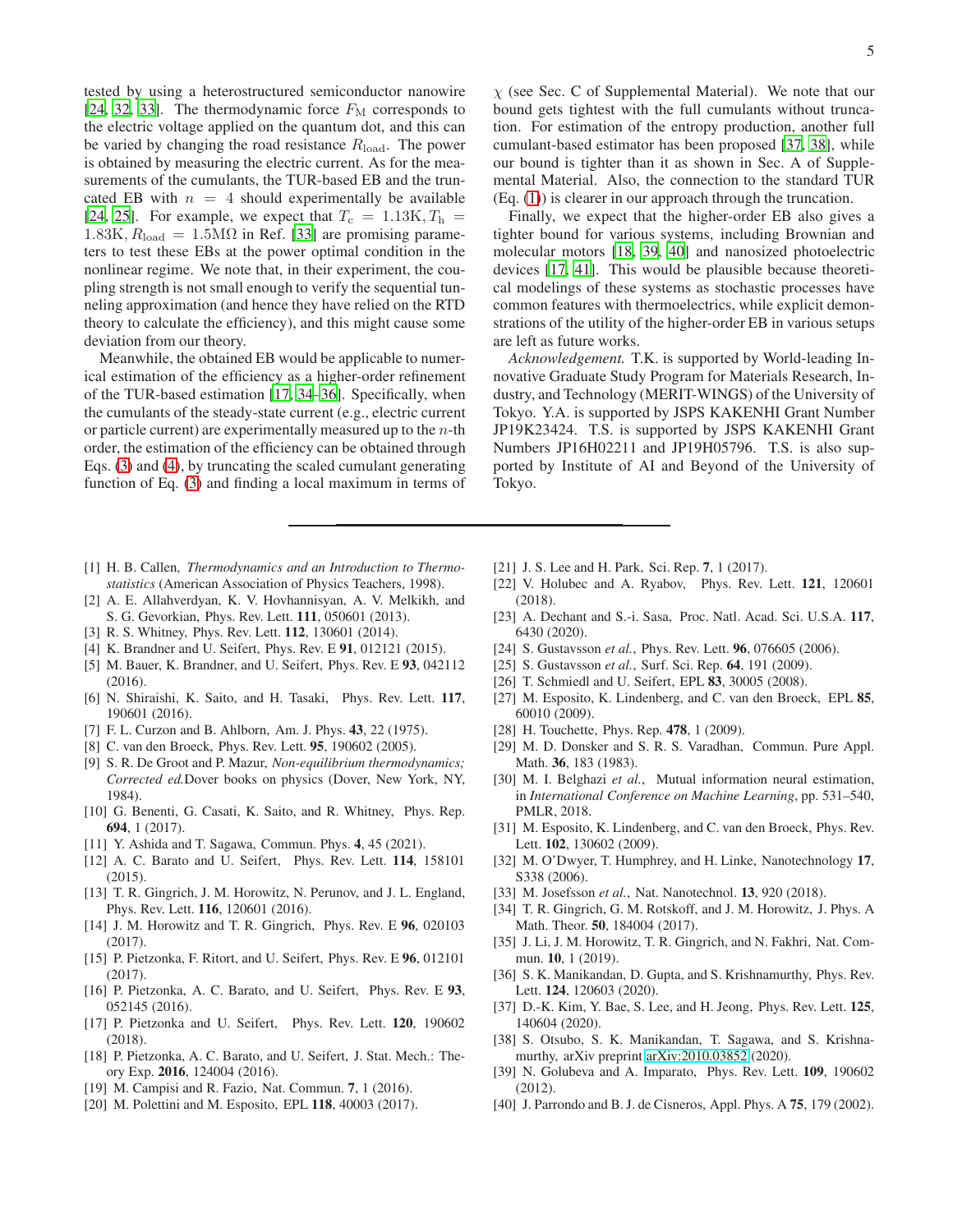<span id="page-5-0"></span>[41] B. Rutten, M. Esposito, and B. Cleuren, Phys. Rev. B 80, 235122 (2009).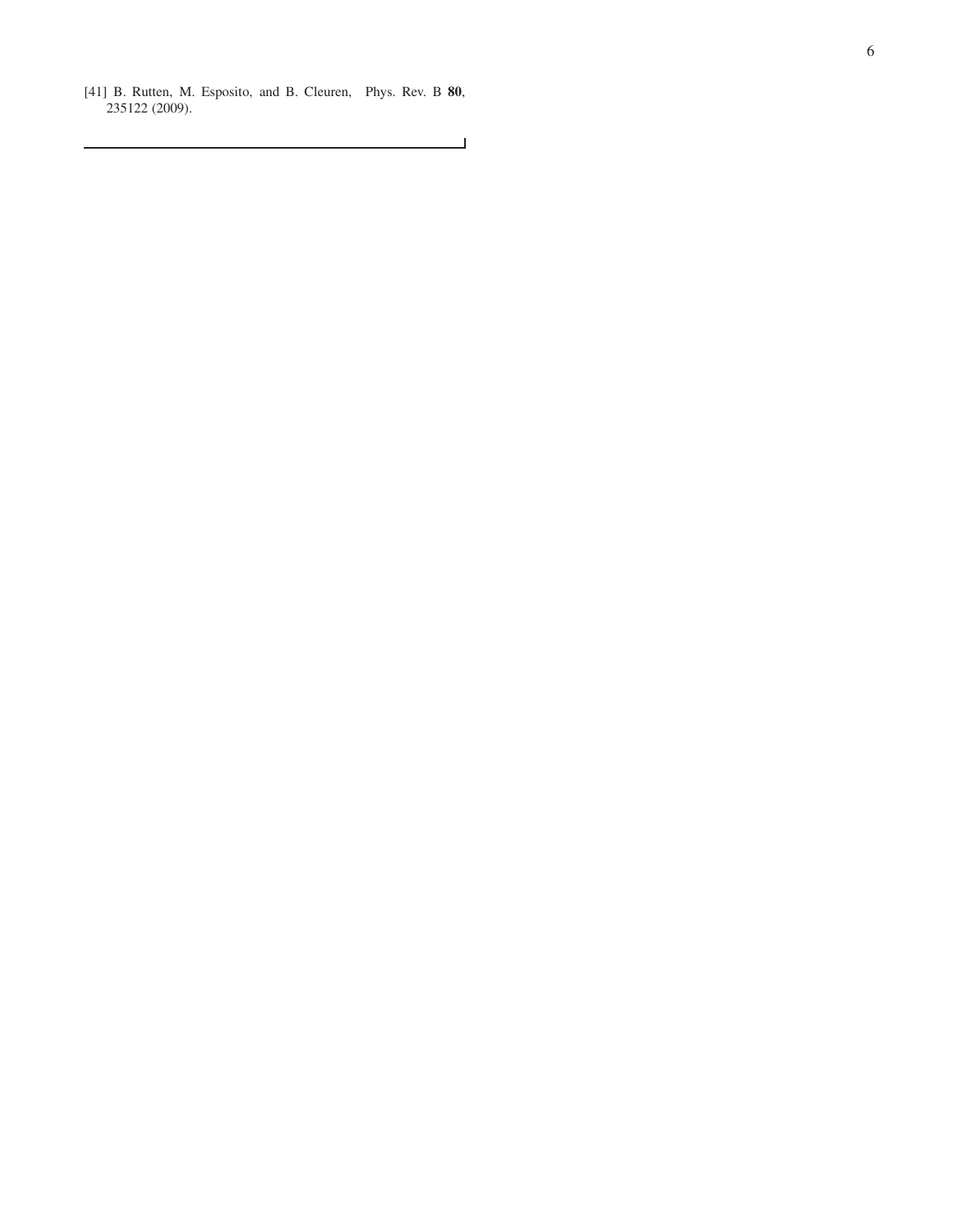## Supplemental Material for "Higher-order Efficiency Bound and Its Application to Nonlinear Nano-thermoelectrics"

Takuya Kamijima $^1$ , Shun Otsubo $^2$ , Yuto Ashida $^{2,3}$  and Takahiro Sagawa $^{1,4}$ 

<sup>1</sup>Department of Applied Physics, The University of Tokyo, 7-3-1 Hongo, Bunkyo-ku, Tokyo 113-8656, Japan

<sup>2</sup>Department of Physics, University of Tokyo, 7-3-1 Hongo, Bunkyo-ku, Tokyo 113-0033, Japan

<sup>3</sup>Institute for Physics of Intelligence, University of Tokyo, 7-3-1 Hongo, Tokyo 113-0033, Japan

<sup>4</sup>Quantum-Phase Electronics Center (QPEC), The University of Tokyo, 7-3-1 Hongo, Bunkyo-ku, Tokyo 113-8656, Japan

## A. Derivation of the higher-order TUR

We derive the higher-order TUR (Eq. [\(3\)](#page-1-0) of the main text). We consider a system coupled with multiple reservoirs and assume that it is described as a Markov process and the local detailed balance condition is satisfied. The system evolves along with a time interval  $\tau$ , and the state of the system is specified at the sequence of time  $t_k = k\Delta t$  with  $\Delta t = \tau/N$  ( $k = 0, 1, \dots, N$ ), giving its trajectory  $\Gamma : i_0 \xrightarrow{\nu_0} i_1 \xrightarrow{\nu_1} \cdots \xrightarrow{\nu_{N-1}} i_N$ , where  $i_k$  is the microscopic state at  $t = t_k$  and  $\nu$  is the index of the reservoir which drives the transition. We take the continuous limit  $N \to \infty$  and  $\Delta t \to 0$  if necessary. We assume that the system is in its unique steady state. The time-reversal of Γ is given by  $\Gamma^{\dagger}$  :  $i_N \xrightarrow{\nu_{N-1}} i_{N-1} \xrightarrow{\nu_{N-2}} \cdots \xrightarrow{\nu_0} i_0$ . The state is assumed to be invariant under the time-reversal. The trajectory obeys the probability distribution  $P(\Gamma)$ , and we define its time-reversal as  $Q(\Gamma) := P(\Gamma^{\dagger})$ . These trajectory distributions take into account the steady state as their initial distributions. An observable  $A(\Gamma)$  such as heat or work is measured along trajectories, and its expectation value is denoted as  $\langle A \rangle := \mathbb{E}_P[A] := \int \mathcal{D}\Gamma A(\Gamma) \dot{P}(\Gamma)$ , where  $\mathcal{D}\Gamma$ represents the path integral. Especially, the entropy production can be written as [\[42](#page-8-0)]

<span id="page-6-0"></span>
$$
\langle \Sigma \rangle = D_{\text{KL}}(P||Q) := \int \mathcal{D}\Gamma P(\Gamma) \ln[P(\Gamma)/Q(\Gamma)],\tag{13}
$$

where  $D_{\text{KL}}$  is the Kullback-Leibler divergence of the trajectory distributions.

Then, we introduce the generalized current for the trajectory,  $J_d(\Gamma) := \sum_{k=1}^{N} d_{i_k i_{k-1}}$ , where the coefficient  $d_{ij}$  determines the change of an observable such as the position and the particle number in the transition from j to i. Thus,  $J_d(\Gamma)$  counts the net change throughout the trajectory.  $d_{ij}$  should be asymmetric, that is,  $d_{ij} = -d_{ji}$ . The probability distribution of the current is defined as

$$
P_{J_d}(s) := \text{Prob}[J_d(\Gamma) = s] = \int \mathcal{D}\Gamma \, \delta_{J_d(\Gamma),s} P(\Gamma). \tag{14}
$$

The cumulant generating function of the current is given by

$$
F_d(\tau, \chi) = \ln Z_d(\tau, \chi) = \ln \sum_{s = -\infty}^{\infty} e^{\chi s} P_{J_d}(s), \qquad (15)
$$

where  $\chi$  is called the counting field, and we assume that  $F_d(\tau, \chi)$  (and its long-time average  $\lambda_d(\chi)$ ) is differentiable in terms of  $\chi$ . Then, the *n*-th moment and the *n*-th cumulant of  $J_d$  are obtained as  $\langle J_d^n \rangle = \frac{\partial^n Z_d(\tau,\chi)}{\partial \chi^n}|_{\chi=0}$  and  $\langle J_d^n \rangle_c = \frac{\partial^n F_d(\tau,\chi)}{\partial \chi^n}|_{\chi=0}$ respectively.

We are ready to derive the higher-order TUR by using the Donsker-Varadhan representation [\[29,](#page-4-20) [30\]](#page-4-21) of Eq. [\(13\)](#page-6-0):

<span id="page-6-1"></span>
$$
D_{\text{KL}}(P||Q) \ge \sup_{T \in \mathcal{F}} \left[ \mathbb{E}_P[T] - \ln(\mathbb{E}_Q[e^T]) \right],\tag{16}
$$

where F is the set of real function,  $\{T(\Gamma)\}\$ , keeping the expectation values,  $\mathbb{E}_P$  and  $\mathbb{E}_Q$ , finite. The equality is achieved with  $T(\Gamma) = \ln(P(\Gamma)/Q(\Gamma))$ . Substituting  $T(\Gamma) = \chi J_d(\Gamma)$  into Eq. [\(16\)](#page-6-1), the following inequality is obtained as

<span id="page-6-2"></span>
$$
\langle \Sigma \rangle \ge \sup_{\chi} \left[ \chi \langle J_d \rangle - F_d(\tau, -\chi) \right],\tag{17}
$$

where we used the fact that the Jacobian is invariant under the time-reversal  $(D\Gamma = D\Gamma^{\dagger})$  and  $J_d(\Gamma^{\dagger}) = -J_d(\Gamma)$ .  $\sup_{\chi}$  is added because this derivation is independent of the choice of  $\chi$ . We refer to inequality [\(17\)](#page-6-2) as the unscaled higher-order TUR. This inequality has also been derived in Ref. [\[23\]](#page-4-14) using the Jensen's inequality. Taking the long-time average, we finally obtain Eq. [\(3\)](#page-1-0) with  $\dot{J}_d$  $\zeta^{(n)} := \lim_{\tau \to \infty} \langle J_d^{(n)} \rangle_c / \tau$ . For the sake of convenience, we abbreviate the bracket notation to indicate the mean long-time average. In the case of the tight coupling condition, the equality of Eq. [\(3\)](#page-1-0) is achieved, because  $\lambda_d$  vanishes at a point where  $\chi \dot{J}_d = \dot{\Sigma}$  holds due to the fluctuation theorem [\[28,](#page-4-19) [43\]](#page-8-1).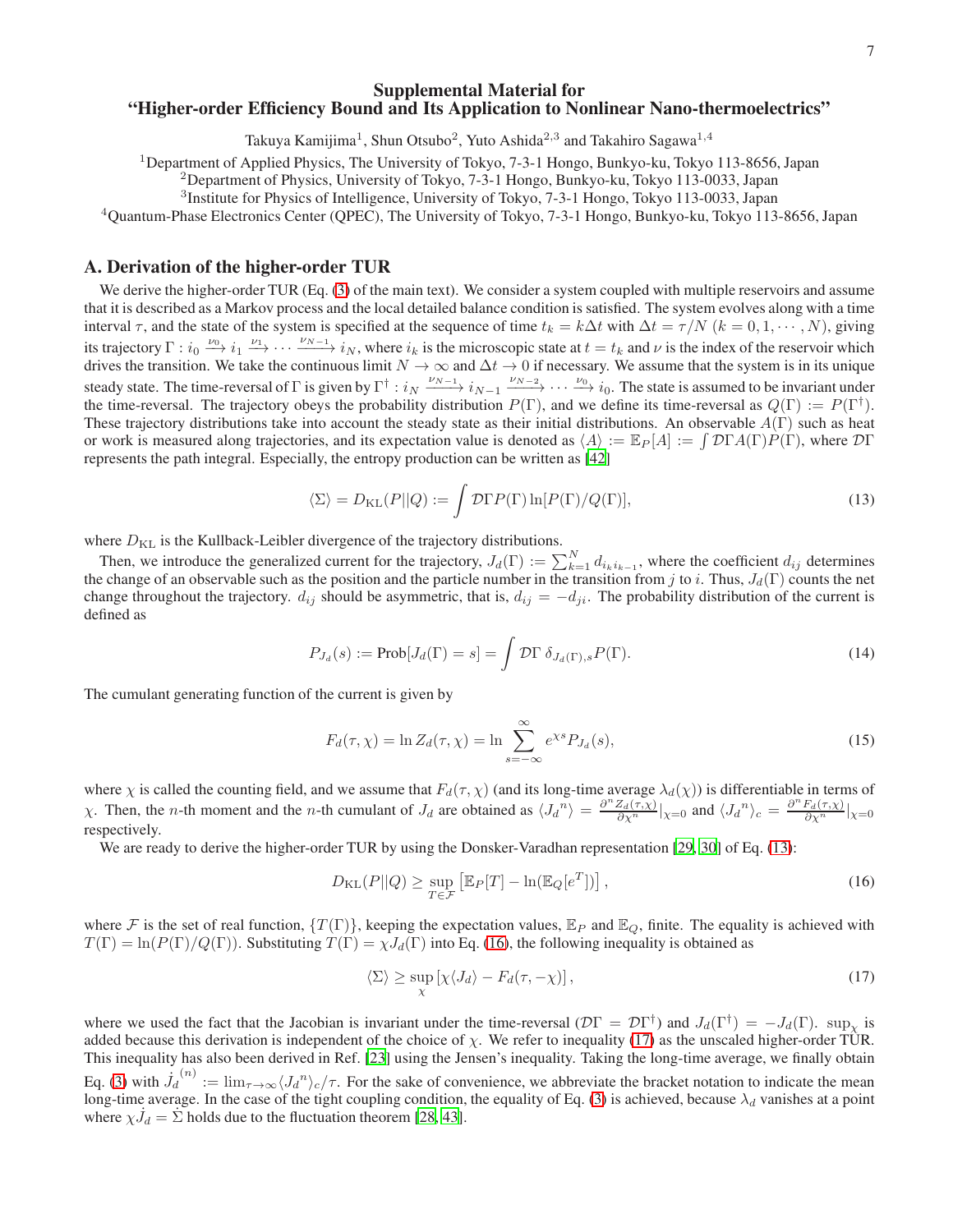

<span id="page-7-1"></span>FIG. 5: (a) The sketch of the one-dimensional random walk. A single particle is hopping among the infinite sequence of sites. The hopping rate is biased and the particle current is driven by the thermodynamic force F. (b) Numerical results on the one-dimensional random walk. The estimations of the entropy production based on the TUR (Eq. [\(1\)](#page-0-0)) and the higher-order TUR (Eq. [\(3\)](#page-1-0)) are plotted.

Note that  $\dot{\Sigma}_d$  in Eq. [\(3\)](#page-1-0) is the Legendre transform of  $\lambda_d(\chi)$  at  $-\dot{J}_d$  for fixed d. Since we have assumed the differentiability of  $\lambda_d$ ,  $\dot{\Sigma}_d$  becomes a rate function of the (time-averaged) generalized current  $J_d/\tau$ , that is,  $\dot{\Sigma}_d = I_d(-\dot{J}_d) = -\chi^* \dot{J}_d - \lambda_d(\chi^*)$ such that  $\lambda_d'(\chi^*) = -\dot{J}_d$  with the rate function  $I_d(x)$  [\[28](#page-4-19)]. In light of this, Eq. [\(3\)](#page-1-0) can be also derived from Ref. [\[13\]](#page-4-32) with their weakened linear response formula.

If we truncate the cumulant series of Eq. [\(3\)](#page-1-0) and Eq. [\(17\)](#page-6-2) at the second term and maximize it in terms of  $\chi$ , we recover Eq. [\(1\)](#page-0-0) and the finite-time TUR [\[14](#page-4-33), [15](#page-4-34)]

<span id="page-7-0"></span>
$$
\langle \Sigma \rangle \ge \frac{2 \langle J_d \rangle^2}{\langle J_d \rangle_c}.
$$
\n(18)

Again, this truncation can be justified for the Gaussian or the linear response case. If we divide Eq. [\(18\)](#page-7-0) by  $\tau$  and optimize d in the short time limit,  $\tau \to 0$ , the equality is achieved in the Langevin limit and in the equilibrium limit for the Markov jump systems, which is referred to as the short-time TUR [\[36,](#page-4-27) [38](#page-4-29), [44](#page-8-2), [45](#page-8-3)].

We note that, on the basis of another representation of Eq. [\(13\)](#page-6-0), called the f-divergence representation [\[30,](#page-4-21) [46,](#page-8-4) [47\]](#page-8-5)

$$
D_{\text{KL}}(P||Q) \ge \sup_{T \in \mathcal{F}} \left[ \mathbb{E}_P[T] - \mathbb{E}_Q[e^{T-1}] \right],\tag{19}
$$

the Neural Estimator for Entropy Production (NEEP) [\[37\]](#page-4-28)

$$
\langle \Sigma \rangle \ge \sup_{d,\chi} \left[ \chi \langle J_d \rangle - Z_d(\tau, -\chi) + 1 \right] \tag{20}
$$

can be obtained by substituting  $T(\Gamma) = \chi J_d(\Gamma) + 1$ , which optimizes the coefficient  $d_{ij}$  as well and considers the higher-order moments of the current. The unscaled higher-order TUR (Eq. [\(17\)](#page-6-2)) is tighter than the NEEP for a fixed current, which can be verified by  $x - \ln x - 1 \ge 0$  ( $x > 0$ ) with  $x = \mathbb{E}_{Q}[e^{\chi J_d}]$  [\[30\]](#page-4-21). Therefore, the higher-order EB (Eq. [\(4\)](#page-1-1)) is tighter than the EB obtained from the NEEP with  $J_d = \beta_c P$ .

#### B. One-dimensional random walk

As another illustration of the higher-order TUR, we consider the one-dimensional random walk in the discrete space and the continuous time, as sketched in Fig. [5\(](#page-7-1)a). This example has also been investigated in Ref. [\[23\]](#page-4-14), while they considered the dynamics in the discrete rather than continuous time to illustrate the violation of the TUR. In our model, there are infinite sites, and a particle is moving on them forward and back stochastically according to the hopping rate  $k_{\pm}$ . We denote the distance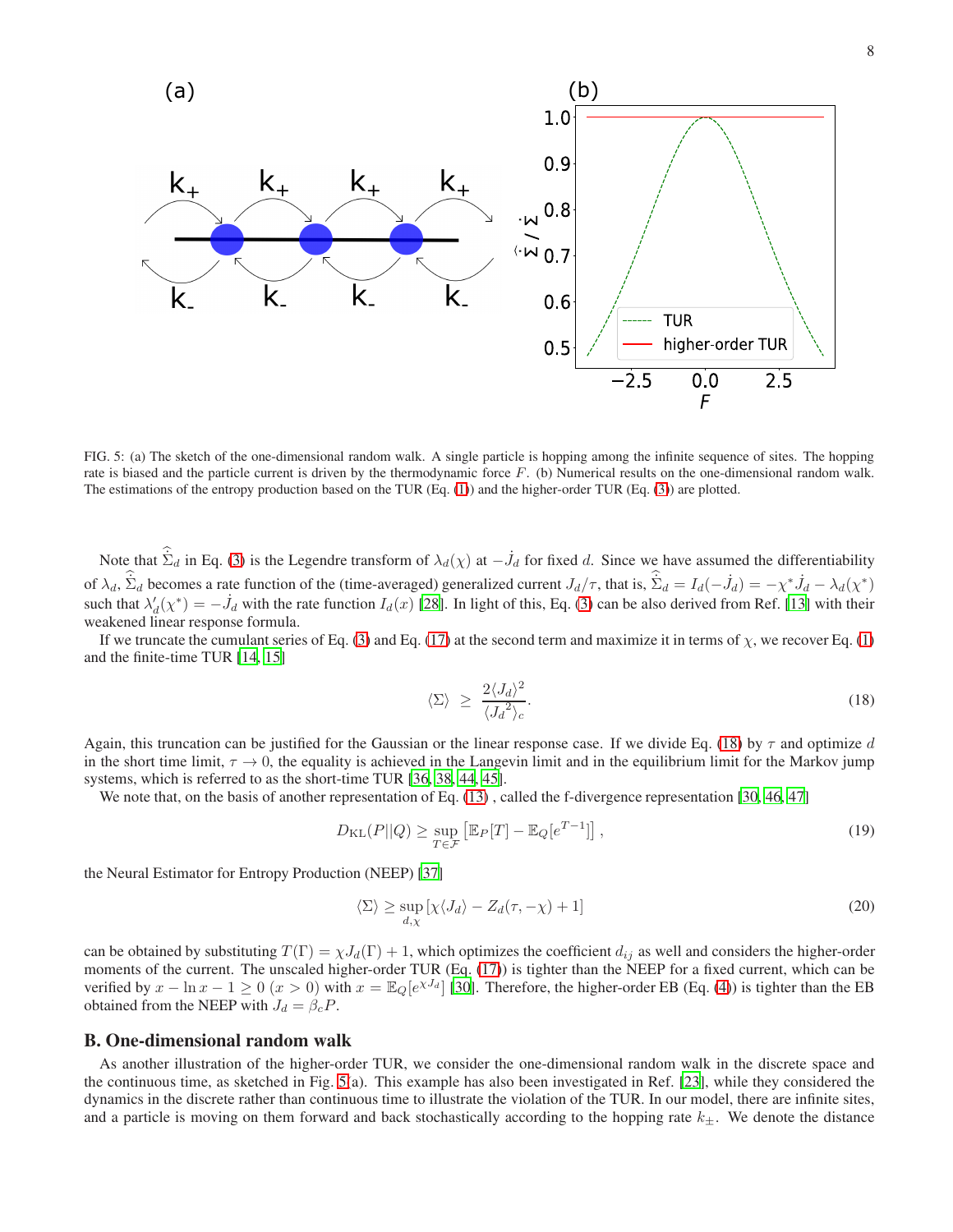between the sites by  $d$ , which is the coefficient of the current we adopt in this example.  $J_d$  is the displacement of the particle and  $\dot{J}_d$  is the velocity to the forward direction. Then, the tilted transition matrix is written as

$$
W(\chi) = \begin{bmatrix} -k_+ - k_- & k_+ e^{d\chi} + k_- e^{-d\chi} \\ k_+ e^{d\chi} + k_- e^{-d\chi} & -k_+ - k_- \end{bmatrix}.
$$
 (21)

The principal eigenvalue and the cumulants of the current are straightforwardly calculated as

$$
\lambda_d = k_+(e^{d\chi} - 1) + k_-(e^{-d\chi} - 1),\tag{22}
$$

$$
\dot{J}_d^{(n)} := \lim_{\tau \to \infty} \frac{\langle J_d(\tau)^n \rangle_c}{\tau} = d^n(k_+ + (-1)^n k_-), \tag{23}
$$

respectively. Since the local detailed balance condition is imposed and the hopping is driven by the thermodynamic force  $F$ , the transition rates must satisfy  $k_+/k_- = e^F$ . We further assume that the hopping rate is simply written as  $k_{\pm} := k_0 e^{\pm F/2}$  with the constant rate  $k_0$ . The entropy production rate is obtained by setting  $d = F$ :

$$
\dot{\Sigma} = \dot{J}_{d=F} = 2k_0 F \sinh(F/2) = k_0 \left( F^2 + \frac{1}{24} F^4 + \cdots \right). \tag{24}
$$

We are ready to evaluate the TUR (Eq. [\(1\)](#page-0-0)) and the higher-order TUR (Eq. [\(3\)](#page-1-0)). The TUR estimator is given by

$$
\hat{\Sigma}_{\text{TUR}} := \frac{2J_d^2}{J_d^{(2)}} = 4k_0 \sinh(F/2) \tanh(F/2) \n= k_0 \left(F^2 - \frac{1}{24}F^4 + \cdots\right).
$$
\n(25)

This result is independent of  $d$ , and the estimation of the entropy production by the TUR is correct only in the lowest order as expected (see Fig[.5\(](#page-7-1)b)). On the other hand,

$$
\chi \dot{J}_d - \lambda_d(-\chi)
$$
  
=  $2k_0 \{d\chi \sinh(F/2) - \cosh(d\chi - F/2) + \cosh(F/2)\}$   
 $\leq 2k_0 F \sinh(F/2) = \dot{\Sigma},$  (26)

where the equality is achieved for  $d\chi = F$ . Thus, the higher-order TUR estimates the entropy production exactly with this current (see Fig[.5\(](#page-7-1)b)). This maximum condition supports the argument discussed before: the higher-order TUR gives the exact estimation when  $\chi$  can modify d to count the entropy production correctly.

## C. Truncation of the higher-order EB

The maximization procedure of Eq.  $(4)$  is depicted for the degenerate case in Fig. [6.](#page-9-0) The coefficient,  $d$ , is defined such that  $\dot{J} = I_M^{\text{h}}$  for convenience. The denominator,  $\beta_c^{-1}P^{-1}\dot{\Sigma} + 1$ , is plotted with the differently truncated  $\lambda$ , and the local maxima, if exists, are used to approximate the EB. The EB with the full series  $(n = \infty)$  has its global maximum at  $\chi = F$  according to the analytical calculation.

Let us take a closer look at the plots of  $n = 5$  and  $n = 6$  (Fig. [6\(](#page-9-0)a) and (b)). These illustrate that whether the local maximum exists or not depends on the value of  $F_M$ . Besides, the (local) maximum value is larger than that of  $n = \infty$  in Fig. [6\(](#page-9-0)b), which implies that the truncation does not always yield the upper bound on the efficiency. Furthermore, the value of  $n = 6$  is slightly larger than that of  $n = 5$ , which shows that increasing n does not always improve the accuracy of this EB.

<span id="page-8-4"></span>[46] X. Nguyen, M. J. Wainwright, and M. I. Jordan, IEEE Trans. Inf. Theory 56, 5847 (2010).

<span id="page-8-0"></span><sup>[42]</sup> U. Seifert, Rep. Prog. Phys. **75**, 126001 (2012).

<span id="page-8-1"></span><sup>[43]</sup> J. L. Lebowitz and H. Spohn, J. Stat. Phys. 95, 333 (1999).

<span id="page-8-2"></span><sup>[44]</sup> S. Otsubo, S. Ito, A. Dechant, and T. Sagawa, Phys. Rev. E 101, 062106 (2020).

<span id="page-8-3"></span><sup>[45]</sup> T. Van Vu, V. T. Vo, and Y. Hasegawa, Phys. Rev. E 101, 042138 (2020).

<span id="page-8-5"></span><sup>[47]</sup> S. Nowozin, B. Cseke, and R. Tomioka, arXiv preprint [arXiv:1606.00709](http://arxiv.org/abs/1606.00709) (2016).